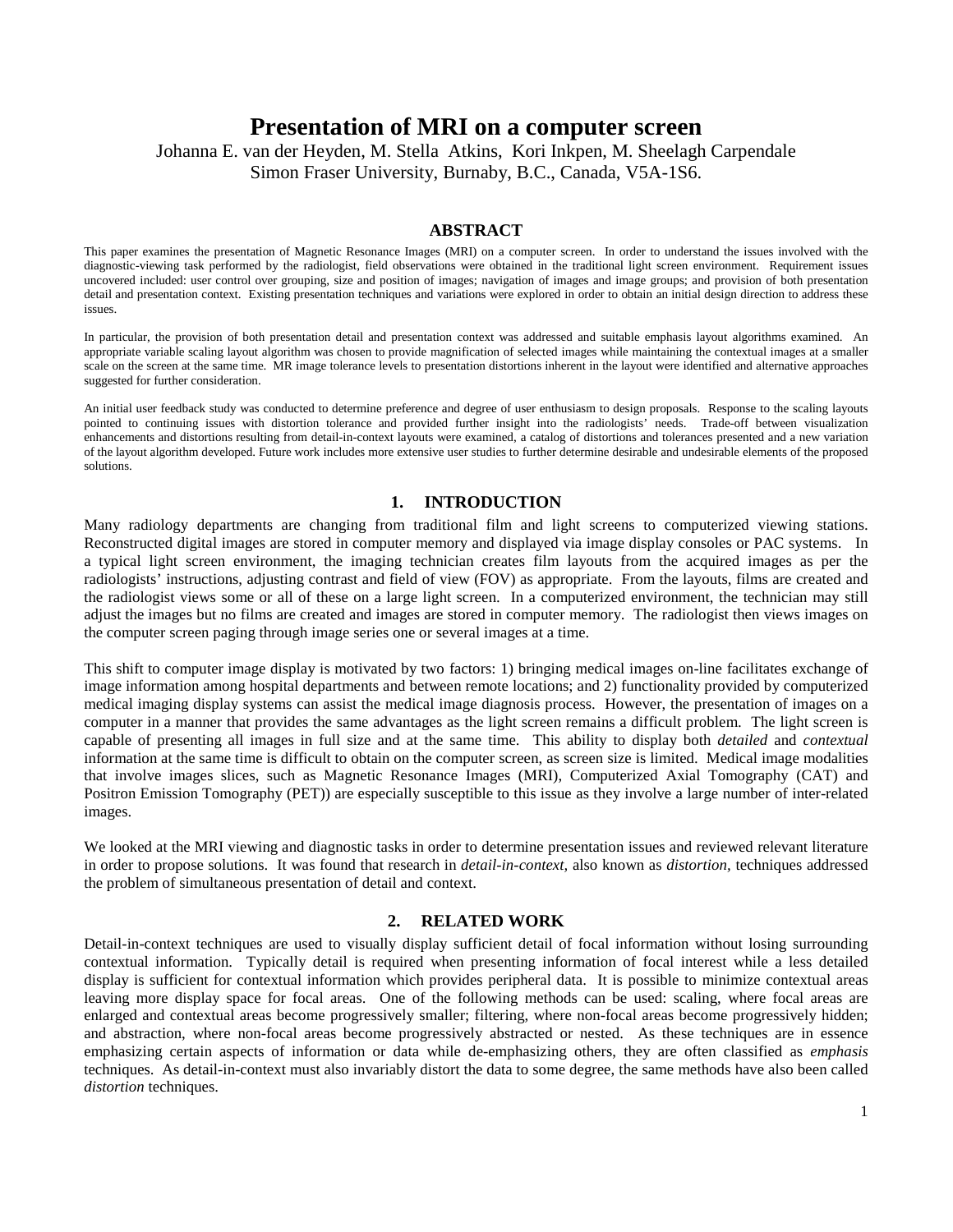An early technique, called *Bifocal Display* [1], consisted of a center display or *focus* where detailed information was presented and two display panels to either side where the remaining items were distorted in order to fit the remaining space. Encoding was used to attach information to the data items in the side panels. This idea was later adapted to become the *Perspective Wall* [2] where the side panels are given perspective much as though they were walls distancing away from the user. Furnas originated the *fisheye view* concept in [3]. Although this term was later used to describe many varieties of detail-in-context views, the original notion was based on a fisheye lens. The fisheye lens referred to techniques, which used variable scaling or other methods to provide full detail within the area of interest (focal point) and progressively less detail (more distortion) as distance grows from the focal point. Distance may be defined in different ways. Furnas used suppression of data points to obtain this affect in his *Fisheye Views*. A *degree of interest* was assigned to each data element or point and a user chosen threshold determined whether the data was displayed or suppressed. The degree of interest was based on a previously determined *a priori importance* value combined with the distance from the user-selected focus. In [4] three *perspective* mappings are described: *fisheye mapping*, *orthogonal fisheye mapping* and *biform mapping*. These all maintain the original fisheye lens paradigm, though orthogonal fisheyes preserve orthogonality and biform mapping divides data into *view areas* instead of *view points*. Early techniques like the Bifocal Display, Perspective Wall and original fisheye were limited to only one focal point. Studies performed by Furnas [3] showed that situations existed where people would want to select more than one focus and most techniques now allow multiple focal points.

Clustering techniques can be used to provide detail-in-context when information is easily described in hierarchical terms. Tree Maps [5] and Cone trees [6] are examples of such techniques. An example of a system using hierarchical clustering can be found in [7] where network nodes are *clustered* to varying degrees of nesting in order to allow the user to trade off between detail and context as desired. Nodes are expanded when further detail is required and contracted when they are not the focal point of interest. Another example where hierarchical clustering is used to provide control over detail-in-context is SHriMP, an approach for visualizing software structure represented by clustered nodes which was integrated into a reverse engineering system (Rigi) [8]. Both [7] and [8] use magnification as well as clustering.

Detail-in-context methods relating to graph structures (see [9] for survey) are different from techniques that use points or areas as their data elements. Graph structures consider *nodes* to be the elements and arcs are sometimes used to define binary relations. Nodes are considered separate entities that must be laid out in some relation to each other. General layout techniques often originate from graph layout algorithms where nodes need to be laid out on the screen in such a way that the arcs are not entangled or lost [4, 9, 10]. Layout *adjustment* strategies come into play as the layout changes in response to user selected focal nodes. Degree of interest may determine the extent of scaling and distortion of each node but layout adjustment strategies determine the resulting spatial layout. The *mental map* concept, introduced in [4], refers to the adherence of the spatial layout in the original, non-adjusted view. In [4] three key spatial relations: orthogonality, proximity and topology are introduced. Orthogonality preserves up/down, left/right relations, proximity preserves closeness between nodes and topology is preserved if the distorted graph has the same dual graph as the original graph. It is important to maintain these relations so that the user can continue to identify with the layout and its individual items after layout adjustment.

A much more general and non-graph oriented multi-foci system, 3DPS is described in [11]. 3DPS is a radial magnification approach that unlike the graph based approaches extends distortion evenly in all directions. It is possible to define focal data areas by controlling the uniformity and spread of the distortion and magnification. In this way non-distorted (uniformly magnified) areas can be defined. 3DPS also addresses the problem of disorientation which is often experienced by users when viewing distorted presentations, by providing shading and grid line *visual cues* [12] in order to aid users in correct interpretation of the distortions. Another technique to aid the user in establishing a connection with the distorted layout, is the Continuous Zoom [7, 13]. The Continuous Zoom uses animated magnification and shrinking to provide continuous visual feedback to the user. Observance of the mental map also helps to provide users with visual spatial clues after the distortion. The SHriMP method [8] includes variants that preserve either strict orthogonality or proximity. Topology is also maintained as *straightness of lines* between nodes is maintained in the orthogonal version.

Distorted presentation techniques and graph layout/adjustment techniques differ in many aspects and each may be more or less appropriate, depending on the application. In addition to the provision or lack of visual cues and maintenance of more or fewer aspects of the mental map, some approaches [2, 4, 16] distort shape and relative size, while others [7, 8] do not. Shape and relative size are distorted if magnification is not uniform in all directions. Furthermore, we have seen that some of the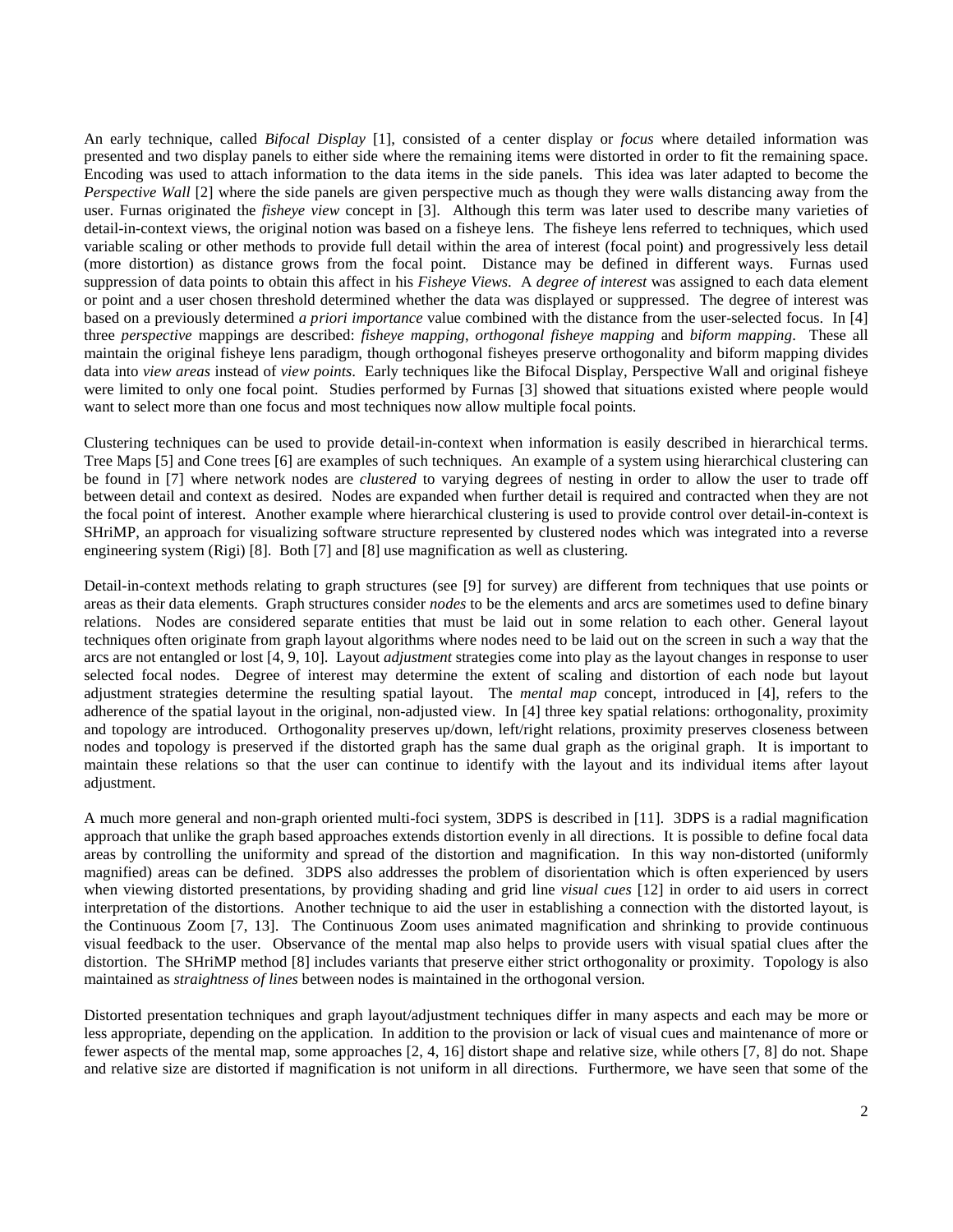earlier systems did not allow for multiple foci while most recent ones do. See [4, 9, 14, 17] for full details of taxonomy, comparison and discussions of distorted presentation techniques.

# **3. INITIAL OBSERVATIONS**

A series of informal observations of radiologists working with MRI provided much insight into the traditional light screen environment as well as into the analysis process and image types used by the radiologists. We found the light screen environment possesses many inherent qualities, which are extremely well suited to the radiologists' tasks. Observations and resulting requirements are described below. Initial observations were first published in [15].

### **3.1 Background**

The traditional technology for displaying MRI images is the use of a large light screen panel. The panel used in the current study consists of two visible screens each measuring  $58'' \times 19$ ", positioned one above the other to form a  $58'' \times 38''$  display area. This total area is large enough to display eight MRI films where each film measures  $14'' \times 17''$  and contains 15 to 20 images depending on image size and shape. Several more screens exist but are hidden from the display area. These can be pre-loaded with images and moved into the lighted area as desired.

Images are typically grouped into scan sets containing a number of sequential slices making up a volume. These are usually distinguished by planar orientation (i.e. axial, sagittal, coronal) or by contrast weight, though other factors such as field of view and patient contrast injection may differentiate the scan sets. Contrast sets are determined at data acquisition time and differ in grey scale representations. This difference in "contrast" is an important factor in the identification of healthy and unhealthy tissue.

Image data is acquired in volume sets by technicians while the patient remains in the MRI machine, and traditional films are then made from this data. The number and types of images depend on the case at hand and are determined by the technicians with input from the radiologist. The entire set of films resulting from one patient in one session is referred to as a *study*. Note that volume sets belonging to the same study always represent the same area of anatomy but vary in contrast and/or planar orientation. Each film represents a different plane or contrast and provides unique information with respect to the analysis and validation process.

### **3.2 Field observations**

A field study was conducted at Vancouver Hospital to understand the MRI analysis process. Informal observations of radiologists interacting in a traditional film-oriented environment were gathered using researcher field-notes. Observations were gathered during five one-hour diagnostic teaching sessions involving both intern and staff radiologists.

Early in the session, there is little discussion as the staff radiologist scans the entire display area. Later, activities are more focused around a subset of the images which may or may not be scattered around the display area and often belong to multiple films. Arrangement of the films cannot accommodate all aspects of the analyses and in a typical session there is a great deal of physical movement by the radiologists. The radiologists will stand up, sit down, and move to the left or to the right of the screen in order to focus on specific images or image groups. Pointing or sweeping hand motions are also used and can indicate areas of interest. Often radiologists point at one or more images for a prolonged period, marking them for comparison purposes or future reference. The light panels and films themselves may also be moved by the radiologists. The upper panel of the screen is sometimes moved down, closer to the observers, and films are sometimes moved to different locations of the screen for better grouping and context. At times an entire film may be extracted from the light screen and held up to the light by hand for closer viewing. Additional films are occasionally placed on the screens while other films are removed. In this manner, each session appears to progress in a similar fashion, with the frequency of movements varying from one radiologist to the other. The pattern of observations and comparisons made in each session, however, is unique and dependent on both the radiologist and the case at hand.

# **3.3 Requirements**

It is apparent from observations and discussions that all images are briefly viewed at least once and several subgroups of images are singled out for simultaneous viewing or comparison purposes. As sub-groups may involve some of the same images, it is not possible to permanently position the films so that the components of each subgroup are close together. Radiologists typically solve this problem through physical movement or by reorganization of the films, obtaining multiple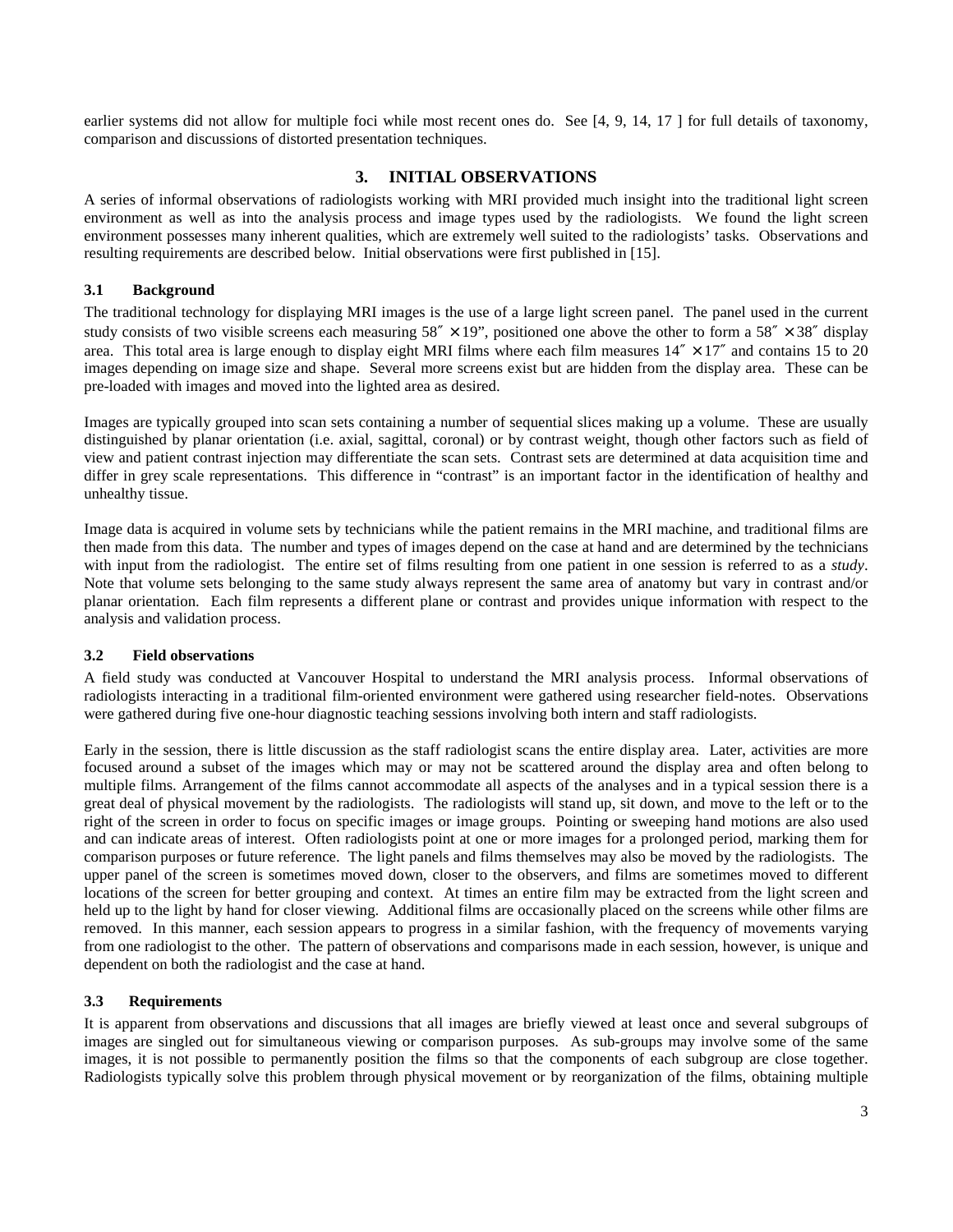groupings of images as required. Although this method appears cumbersome, it allows radiologists complete control and flexibility with regard to which images they view up close, which images they view as a group and which image sets they scan as a whole.

The traditional light screen is well suited to the presentation of MRI as it provides flexibility and control over the films, easy navigation of images and is large enough to provide both detail and context of images and image films. These qualities facilitate the overview, comparison and detailed examination tasks of the radiologists and directly relate to the requirements listed above. We formalize these qualities and create overall requirements categories that are described below

*Control:* Provide flexible user control over the location, size, visibility and membership of groups. This includes the abilities to create user defined image groups and to control group location, visibility and display size.

### *Navigation:* Ability to locate and relocate images as well as groups of images.

The navigation issue involves the user knowing where to find an image or image group that are of current interest. In other words, the dynamic processes of locating and re-locating images and image groups from the current study during the viewing or diagnostic task. This entails knowing where the object is and remembering how to find it again.

*Detail-in-context:* Ability to view one or more images (image groups) up close without losing the remaining images (image groups). Detail-in-context includes the ability to view images up close as well as to view multiple images or image groups as overviews. It also includes the ability to present individual image detail and related contextual images at the same time without enlarging the space occupied by the specified group.

### **4. DESIGN.**

While the computer offers many processing and communication benefits to the medical imaging field, image presentation on the computer screen still poses a problem. We chose five design directions in order to address the presentation issues: Metaphor, Structure, Windowing, Workspace and detail-in-context. The first two provide the framework of the design and comply with guidelines determined by work in the field of Human Computer Interaction [18, 19, 20, 21, 22] while the later three address requirement categories in general. Windowing techniques are used to address the control aspects of the requirements and provide control and flexibility of material displayed on the screen. Windowing techniques have already solved many user control issues for the presentation of information on the computer screen and can easily be adapted to incorporate desirable interactive grouping features. Windows containing the set of images pertaining to one scan (scanimage-set) and windows containing images selected by the user from multiple sets (user-defined-image-set) are defined. The workspace concept is used to provide access to image set overviews and addresses the navigation aspect of the requirements. Workspaces or *views* help organize the work area and facilitate navigation of images and image-sets. Examples of research in this area can be found in [1, 23, 24, 25]. Finally, detail-in-context (distortion) techniques are explored to address the detail-in-context requirement category and provide layouts without sacrificing content. We would like to apply detail-incontext techniques to the scan-image-set and the user-defined-image-set as well as to the entire screen. This direction and is further examined and is the focus of this paper. For a more complete discussion of design directions see [26].

### **4.1 Detail-in-context**

The traditional light screen provides a large and flexible display space, while the computer screen limits the number of images that can be displayed effectively. Depending on the computer screen size, once the number of displayed images exceeds some maximum, the image size must be decreased and detail is lost. Current systems rely on standard zooming and panning techniques in combination with large screens or multiple computer screens. Magnifying one image using standard zoom can recapture detail but sacrifices context. Increasing the available computer display space postpones the inevitable conflict between presenting detail and maintaining context but does not resolve it. Furthermore, large or multiple screens are expensive and often not an option for smaller hospitals or for use in remote consultation. We examine existing detail-incontext techniques (DCTs) in order to address this problem. By using such a technique, selected images can be emphasized while other images remain visible but are de-emphasized.

DCTs are complex, vary somewhat in functionality and produce widely different presentation results (See Section 2). These techniques emphasis some data elements and de-emphasis others, using different transformations. Since each emphasis transformation must visually manipulate the data, all DCTs distort the original view in some way. In order to determine the technique best suited to our application, DCT attributes are examined in light of current criteria. We limit the discussion by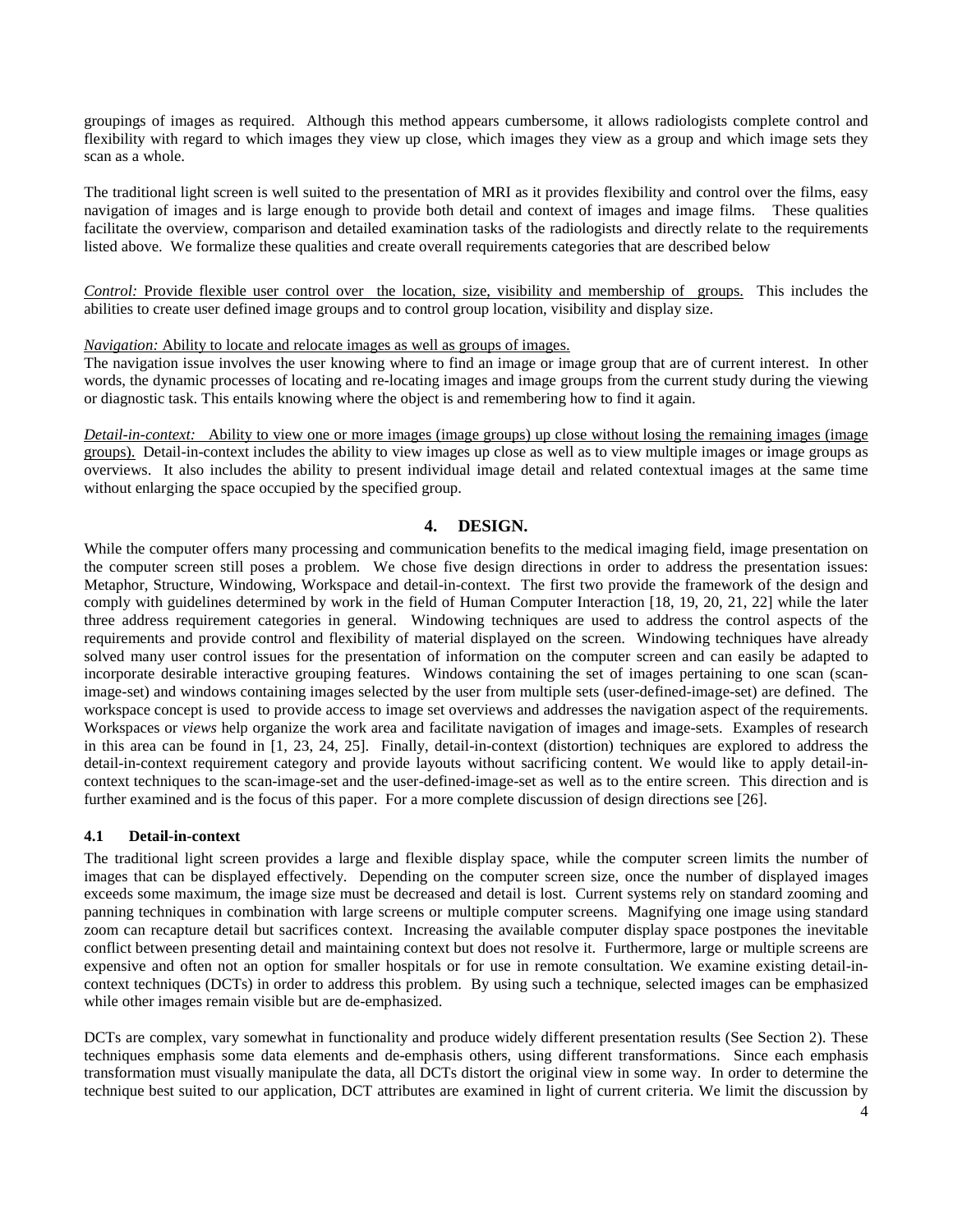first constraining three fundamental parameters to suit our application, then discussing the remaining distortion parameters only as applicable. See [26] for the complete analyses of DCT parameters.

### **4.2 Fundamental parameters**

The following three fundamental parameters are constrained by the nature of the MRI data and are discussed initially: emphasis transformation and resulting fundamental distortion; data element best handled by the technique; and capability to emphasize more than one data element at a time. Other presentation distortions are based on these fundamental parameters.

### **4.2.1 Fundamental-distortion types**

The emphasis transformation used by a DCT determines the *fundamental-distortion* of the presentation. From Section 2 we know that data manipulation is achieved by: scaling, where focal areas are enlarged and contextual areas shrunk; by filtering, where contextual areas are hidden; or by abstraction, where contextual areas are abstracted or nested. Each of these results in a distortion and we use these to define fundamental-distortion types. Table 1 summarizes the fundamental distortion types.

| <b>Scaling</b>             | Size of focal area is increased while size of contextual areas are decreased    |  |  |
|----------------------------|---------------------------------------------------------------------------------|--|--|
| Hierarchical-clustering    | Focal area is presented more concretely and contextual areas are further nested |  |  |
|                            | and abstracted.                                                                 |  |  |
| <b>Filtering / thresh-</b> | Focal area is entirely visible while parts of contextual data are hidden.       |  |  |
| holding                    |                                                                                 |  |  |

**Table 1: Emphasis transformation and resulting fundamental distortions**

Due to the sensitive nature of medical image data, we cannot abstract the data in any way that will render it unrecognizable or which will obscure the image segmentation used by the radiologists in the analysis. For this reason scaling is the only the fundamental-distortion type that is acceptable. The rest of this discussion is relevant to scaling distortions only.

### **4.2.2 Data-element types**

We define fundamental data elements, *point*, *region* and *node*, from a presentation perspective. These elements are typically either *focal*, the elements of interest, or *contextual,* elements having contextual value and which do not require detailed representation. Point data is usually involves an image where pixels relate to each other by forming a picture that is recognizable to the user. An example of this is a geographical map. Region data can be defined as areas which do not overlap and which are not separated by any space. When regions are used as data elements, variation of distortion can only be applied by region. In other words distortion is uniform across the region. An example of this type of system is the bifocal display [1]. Finally a node is a separate entity in itself. Node data are separated by some space and represent a complete concept or picture. Nodes are typically used in presentations that involve graph structure layouts. As with regions, distortion of nodes can only be performed on nodes and distortion within a node is uniform.

MR images must be treated as separate entities and manipulated as such. Therefore the data element type for the current application is a Node. We further use the term *focal nodes* when referring to images that are scaled up or magnified, and the term *contextual nodes* when referring to those nodes that are scaled down.

### **4.2.3 Number of focal elements**

Some DCTs allow for multiple focal elements while earlier techniques recognized only a single focal element. From Section 3 we know that the analyses of MRI includes comparison of two or more images and we assume the necessity of multiple focal nodes for the rest of the discussion.

### **4.3 Distortion parameters**

Two distortion types which result from the three fundamental parameters are the following: relative distortions based on the relations between data and positional distortions based on the position of the data.

### **4.3.1 Relative distortion types**

The Scaling fundamental-distortion can result in two *relative-distortions,* Relative-size-distortion and Shape-distortion. Relative-distortions are distortions of properties which rely on the relationship between data elements or between different aspects of any given data element. When some elements are scaled to a different degree than other elements, relative size is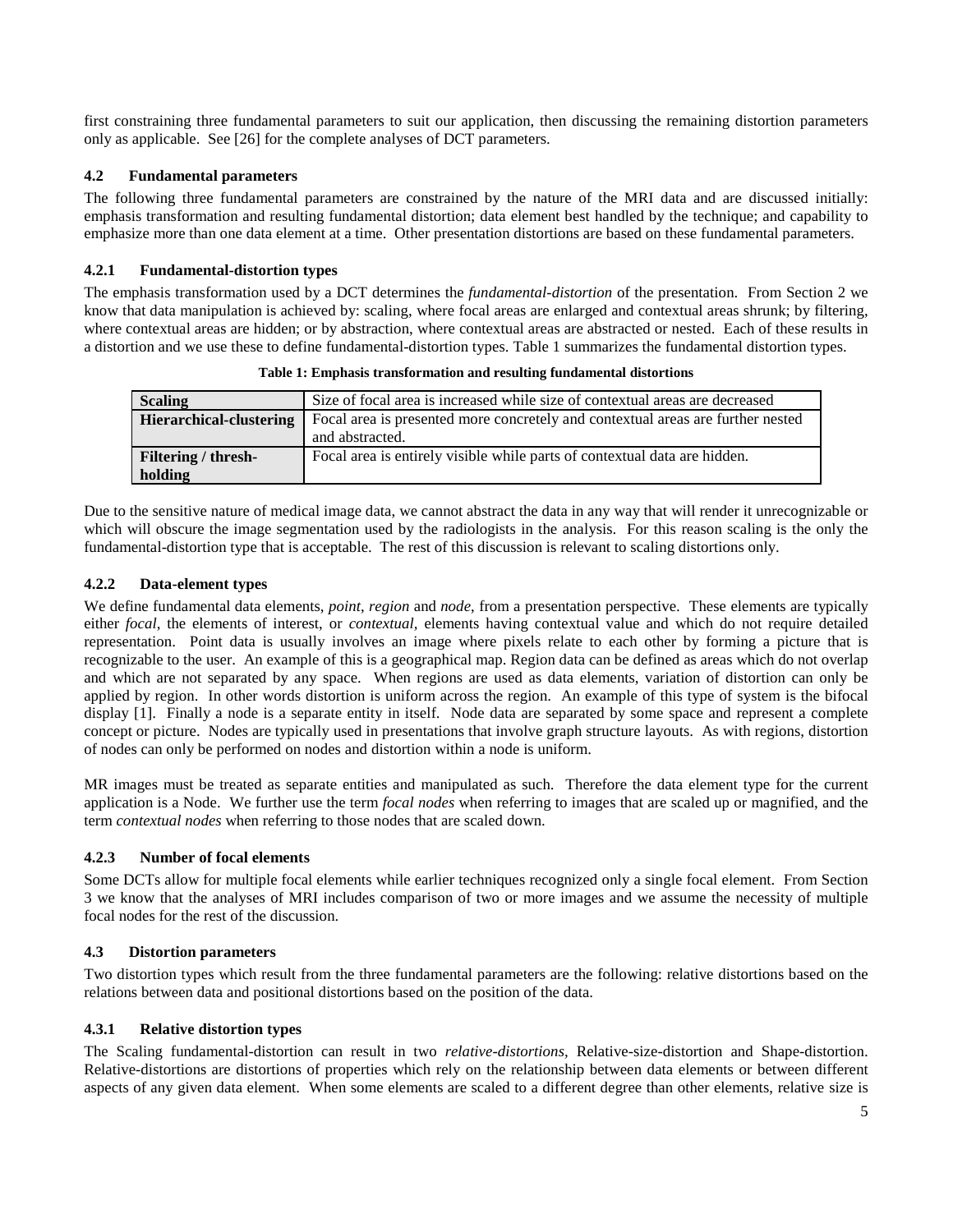lost and a Relative-size-distortion created. For example, all contextual nodes are the same size in the original view but are of different sizes in the scaled view. Meanwhile, shape of an element can be distorted when one dimension of the element is scaled to a greater degree than the other dimension (e.g. if a square is doubled in the horizontal direction and tripled in the vertical direction the resulting rectangle is no longer square).

We define Size-distortion within focal nodes and within contextual nodes but not among focal-nodes and contextual-nodes, which by definition are scaled to different degrees. Table 2 summarizes relative distortions.

### **Table 2: Relative distortions**

| Relative-size-distortion | Relative size between nodes has changed. For example, nodes that were<br>originally the same size are now different sizes. |
|--------------------------|----------------------------------------------------------------------------------------------------------------------------|
| <b>Shape-distortion</b>  | Relative dimensions of a node have changed changing the shape of the node.                                                 |

### **4.3.2 Positional distortions**

Misue [4] explains how the preservation of the positional relations, *orthogonality* and *proximity* (See Section 2), facilitate the preservation of the "mental map" that the user creates. We add *parallelism,* a term used in [8] with respect to graph layouts, and *white-space* to possible positional distortions. Parallelism refers to the lining up of nodes in straight lines through their centers and white-space refers to space which is not utilized. Positional distortions are summarized in Table 3.

| Orthogonality-distortion      | Right/left, up/down relations not maintained.                                                                                                                                                                                                                  |  |
|-------------------------------|----------------------------------------------------------------------------------------------------------------------------------------------------------------------------------------------------------------------------------------------------------------|--|
| <b>Proximity-distortion</b>   | Near and far relations are not maintained.                                                                                                                                                                                                                     |  |
| <b>Parallelism-distortion</b> | Data elements whose centers lined up in straight lines in the original view,<br>no longer do. This distortion is sometimes considered as part of the<br>orthogonality property. In this case the orthogonality is said to be "strict".                         |  |
| White-space-distortion        | White space versus used space ratio has changed. It is not possible to<br>eliminate this distortion as DCTs by nature utilize space in a different<br>manner from the original view. Usually manifests in poor space<br>utilization and redundant white space. |  |

#### **Table 3: Positional distortions**

# **4.3.3 Suitability variables**

From the above classifications we have the following list of suitability variables for use in matching a DCT to a specific application.

Fundamental distortion types: {magnification, hierarchical clustering, filtering} Data element types: {point, region, node} Number of focal elements: {single, multiple} Relative distortion types: {relative-size-distortion, shape-distortion}

Positional distortions: {orthogonality, proximity, topology, parallelism, space utilization}

# **4.4 Suitable criteria for MRI presentation**

Table 4 shows the fundamental parameters that were chosen to suit our specific data requirements. From Section 3 we also know that sequential positioning of images and maintenance of positioning information are very important to the MRI analysis task. We interpret this as a need to preserve orthogonality and maintain at least some parallelism of the layout. Due to the sensitive nature of this task, we believe that layouts should furthermore be as simple as possible and avoid the complexity created relative size distortions. In particular, focal nodes do not tolerate this type of distortion as images of interest are by nature those which are compared to each other. Similarly, in order to not distort aspects of the medical data, MR image shape cannot be distorted. Finally we would like to reduce white space in an effort to both maintain simplicity of layout and also to utilize as much space as possible thereby allowing the images to be as large as possible. In Table 5 specific distortions are rated as: Not acceptable, Minimally acceptable or as Acceptable.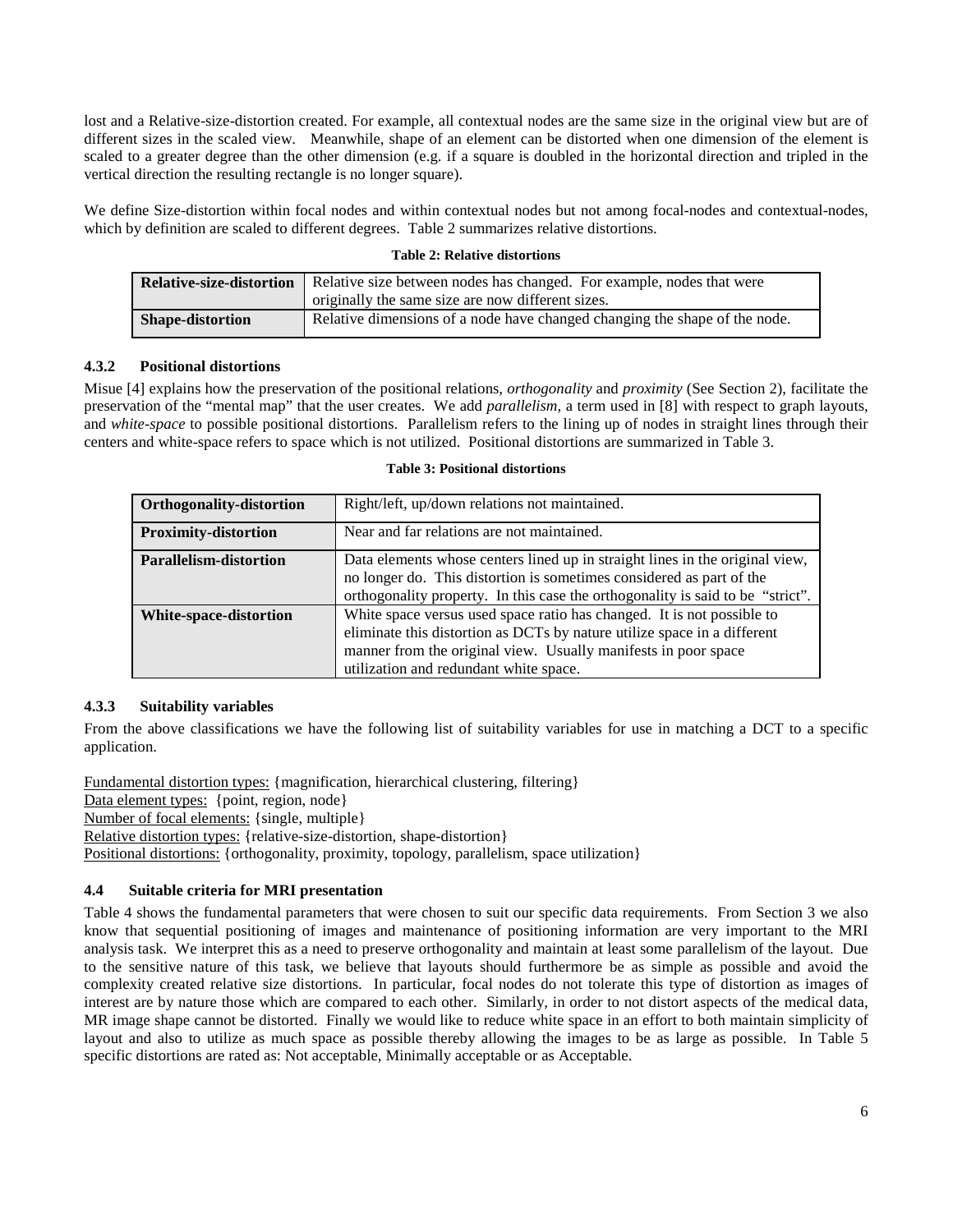#### **Table 4: Fundamental parameters of MRI presentation requirements.**

| <b>Suitability Variable</b>   | <b>Chosen Value</b> |
|-------------------------------|---------------------|
| <b>Fundamental-distortion</b> | <b>Scaling</b>      |
| Data                          | Node                |
| <b>Number of Focal Nodes</b>  | Multiple            |

#### **Table 5: Distortion acceptability for MRI presentation requirements.**

|                              | Acceptable | <b>Minimally acceptable</b>                 | Not acceptable                         |
|------------------------------|------------|---------------------------------------------|----------------------------------------|
| Relative-distortion          |            | Relative-size-<br>distortion.               | shape                                  |
| <b>Positional-distortion</b> | proximity  | parallelism, white<br>space                 | orthogonality                          |
| <b>Distortion levels</b>     | dual       | contextual-nodes-<br>multi-distortion-level | focal-nodes-multi-<br>distortion-level |

# **4.5 Computational choice**

The SHriMP [8] approach was chosen as most suitable to our application. SHriMP focuses almost exclusively on criteria that are relevant to MRI. The Orthogonal Variant of SHriMP complies with most of the layout requirements described in the above section. It uses scaling for emphasis, operates on discrete objects (or nodes) and can easily be implemented to provide multiple focal nodes. The individual objects are manipulated without distortion, ensuring that the image shape is not changed. SHriMP also preserves orthogonal relationships in a manner that preserves parallelism completely and maintains relative size among nodes. See Figure 1 (a) for example of SHriMP layout.

### **4.5.1 Alternative Approaches**

In order to address the unique aspects and requirements of the current application the following alternative approaches are proposed and discussed. Although in the SHriMP Orthogonal Variant shape of both focal and contextual nodes, relative size, orthogonality and parallelism are maintained, space utilization is poor leading to white-space distortion. As relative-size and parallelism distortions were classified as minimally acceptable, we can work to trade these off against white-space problems. The following describes the SHriMP Orthogonal approach and two alternative approaches which address the white space issue. These were first presented in [15].

# **4.5.1.1 Space preserving approach**

We look first at an intuitive approach to utilizing white space. shows first the layout resulting from the SHriMP algorithm and second a possible alternative in which contextual nodes are larger. The SHriMP variant results in redundant white space that could be utilized by some, though not all, of the contextual nodes. For example, in Figure 1 nodes which are compressed towards the top (or bottom) of the grid must shrink as focal nodes expand. However, the remaining contextual nodes do not suffer from the same restrictions and can remain larger (Figure 1(b)). In the original algorithm (a) all contextual nodes conform to the minimum sized nodes and are of equal size while in the alternative approach (b), contextual nodes are of two sizes. We have sacrificed some relative size in order to gain space utilization and increase in size of some contextual nodes.

Unfortunately, sacrificing relative size also leads to deterioration of parallelism. We can see by the figures that as we maximize use of space and increase number of node sizes, the centers of the nodes no longer line up. This can quickly lead to an unacceptable complexity in the resulting layout and it is necessary to be careful about the tradeoff between space usage and layout complexity.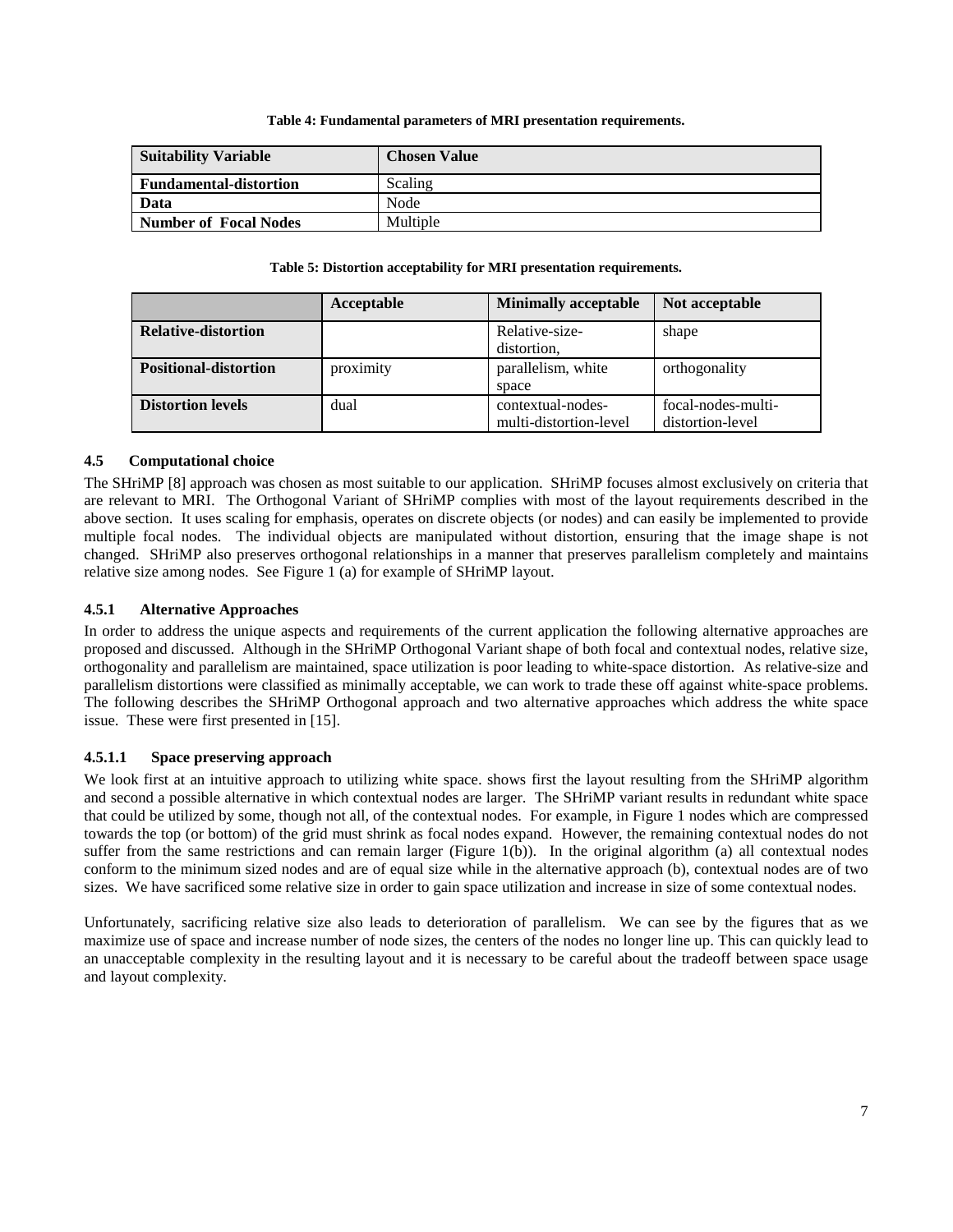

**Figure 1: (a) shows the original SHriMP Variant and (b) shows the alternative space preserving approach.**

# **4.5.1.2 Constrained areas**

This approach relies on constraining the area which is affected by the algorithm. Subsections of the grid are isolated to act independently of each other. Magnification and scaling may occur in one section but not in others. By eliminating existing focal nodes from further active sections, these focal nodes are not resized when a new focal node is magnified. In this way the focal nodes can be set to equal size even when selected sequentially. Figure 2 shows a  $4 \times 4$  grid with first one section and focal node selected and then a second section and focal node selected. Note that nodes outside of each section are not affected and that the focal nodes are the same size. It is possible using this variation, to maximize space preservation as many of the nodes need not scale down at all.



**Figure 2: Two focal nodes selected and expanded in turn within constrained areas**

# **5. USER STUDY**

A user feedback study was conducted in order to gather preliminary information to guide the future direction of MRI presentation on the computer screen. For the purpose of this paper we are mostly interested in the results relating to the detail-in-context aspect of the proposed design. For complete study results see [26].

# **5.1 Method**

The study took place at the Vancouver General Hospital, University of British Columbia (UBC) site in the spring of 1998. Three radiologists participated in the study. All three participants work with MRI and were available for MRI diagnostic consultation at the hospital. Due to the small number of participants the information is considered informally, serving only to indicate possible acceptance of current concepts and directions for further work.

The researcher met separately on different days with each radiologist. Sessions lasted from 30 to 60 minutes. Participants were given answer sheets that listed question numbers but not questions, and provided additional space for comments. Questions were given verbally by the researcher from a written questionnaire. By asking the questions verbally, it was possible to provide further explanation and assess whether the questions had been understood. This was necessary because radiologists were unfamiliar with computer concepts such as windowing and detail-in-context layouts especially within the context of MRI. Additional clarification was also provided if requested by the participant. Figures were used also used to provide illustration of the concepts.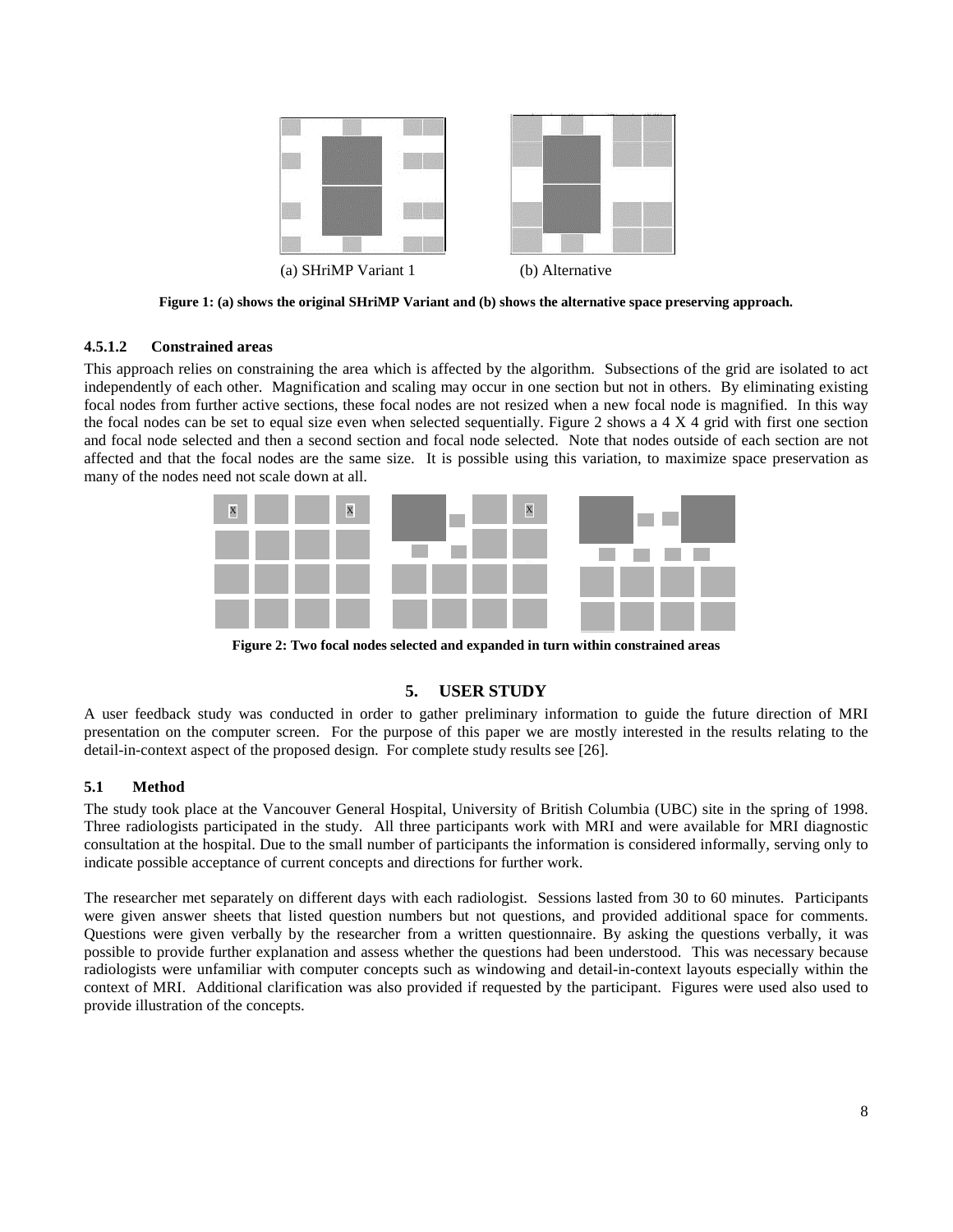# **5.2 Results**

# **5.2.1 General usefulness**

General design directions including windowing, User Defined Films, Overviews and Detail-in-context techniques appeared well accepted. Comments during this phase of the study indicated enthusiasm for this overall MRI presentation approach.

# **5.2.2 Feasibility of visual overview**

This portion of the study was implemented to judge the feasibility of displaying small versions of image-sets as study or partial study overviews. The participants were asked to specify the minimum image size, which would suffice for the following three criteria: distinguishing between contrast weight; distinguishing features of individual images; and diagnostic purpose. As expected, full size images were necessary for diagnostic purposes but distinguishing contrast and features required less than full size. Radiologists were able to distinguish some types of contrast with images as small 25 pixels squared and different features with images as small as 35 pixels squared. Radiologists were then asked to determine how many distinguishable image-sets they would like to see on the screen at the same time. Table 6 shows these numbers. Although one of the participants (#2) showed limited interest in the simultaneous presentation of multiple image-sets, the other two (#1 and #3) indicated that a number of sets on the screen would be desirable. Together, these results suggest that overview of image-sets are both feasible and useful.

| Participant | Number of distinguishable image-scan-sets |  |
|-------------|-------------------------------------------|--|
| #1          | ΑH                                        |  |
| #2          |                                           |  |
| #3          |                                           |  |

**Table 6: Number of distinguishable scan-image-sets radiologists would like to see in an overview**

# **5.2.3 Usefulness of contextual information**

Visibility requirements of contextual nodes were rated by the radiologists in order to determine the usefulness of retaining small contextual nodes along with the full sized focal nodes. Table 7shows radiologists' rankings of contextual node usefulness with respect to various degrees of visibility: visible as points only; visible and distinguishable from each other; and visible and features distinguishable. The rating scale ranged from 1 to 4 with 1 corresponding to *not useful* and 4 to *most useful*.

In general, contextual information was ranked as useful. Even the lowest level of visibility, nodes as points, was ranked as quite useful with an average ranking of 3. This indicates that node position contains information that is useful to the radiologist and that points could be useful as references to particular images. Numbers increase slightly as contextual visibility criterion tightens. The fact that all categories were considered useful indicates that contextual information can indeed be beneficial to the radiologists.

The radiologists were also asked to rank the usefulness of maintaining relative positions (orthogonality and parallelism) of nodes. This was ranked quit high with an average rating of 3. This result supports the validity of positional information and explains why images visible only as points contain useful information.

| Participant | Visible as points | Distinguishable from each other | <b>Features distinguishable</b> |
|-------------|-------------------|---------------------------------|---------------------------------|
| #1          |                   |                                 |                                 |
| #2          |                   |                                 |                                 |
| #3          |                   |                                 |                                 |
| Average     |                   | 3.33                            | 3.66                            |
|             |                   |                                 |                                 |

**Table 7: Contextual nodes visibility usefulness rankings from 1 (not useful) to 4 (most useful).**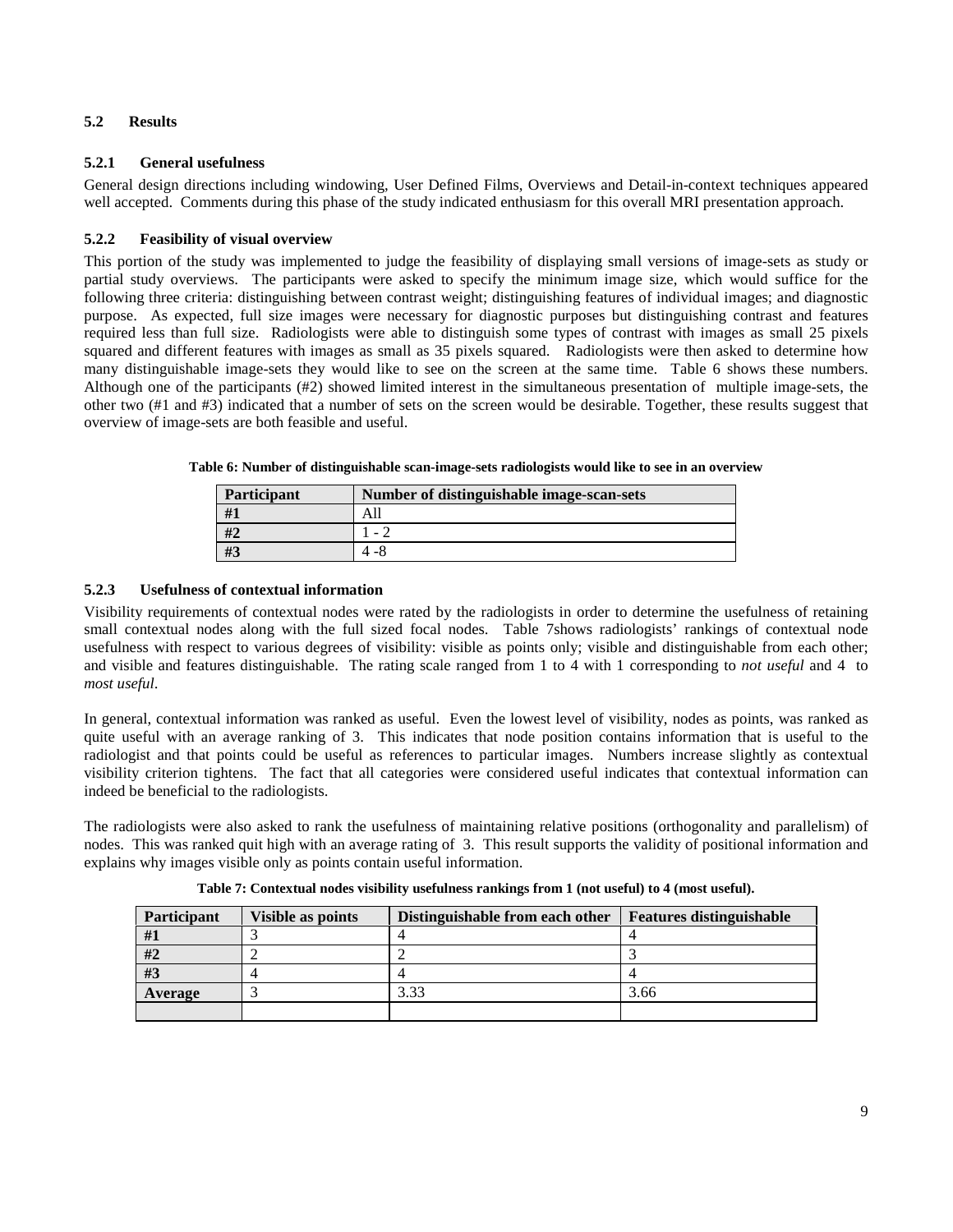### **5.2.4 Detail-in-context Norms**

In order to determine future direction of this work it was important to understand possible norms in the usage of a detail-incontext image presentation system. The following results were gathered to this end.

### **5.2.4.1 Focal selection**

Users were asked to rate usefulness of sequential versus random focal selection. Sequential selection refers to the selection of focal nodes in sequence as they are placed in the image set. For example, in a window where image 0 is in the top left hand corner and image n-1 is in the bottom right hand corner, images 11 to 14 would be in sequence. Random selection refers to the selection of images that are not in sequence. For example, images 3, 6 and 18 in the above example would not be in sequence. Usefulness of sequential and random selection of focal nodes was expected to differ between scan-imagesets, which have an inherent order and user-defined-image-sets, which do not have an inherent order and therefore these categories were assessed separately. Table 8 shows the radiologists' ranking for sequential and random focal selection for both scan-image-sets and user-defined-image-sets. The rating scale ranged from 1 to 4 with 1 corresponding to *not useful* and 4 to *most useful*. Both sequential and random focal node selection was rated as useful.

**Table 8: Rankings for sequential and random selection of focal images: from 1 (not useful) to 4 (most useful)**

|             | <b>Scan-image-sets</b> |               | User-defined-image-sets |        |
|-------------|------------------------|---------------|-------------------------|--------|
| Participant | <b>Sequential</b>      | <b>Random</b> | <b>Sequential</b>       | Random |
| #1          |                        |               |                         |        |
| #2          |                        |               |                         |        |
| #3          |                        |               |                         |        |
| Average     | 3.66                   |               | 3.66                    | 3.33   |

# **5.2.4.2 Number of focal nodes**

This section deals with the number of focal nodes that the radiologists would like to select from an image-set. Radiologists were questioned both with regard to scan-image-sets and user-defined-image-sets. Table 9 shows that on average about three focal nodes would likely be selected.

| Participant | Number of magnified images in a<br>scan-image-set. | Number of magnified images in a user-<br>defined-image-set. |
|-------------|----------------------------------------------------|-------------------------------------------------------------|
| #1          |                                                    | 2 – 4                                                       |
| #2          |                                                    | $2 - 4$                                                     |
| #3          |                                                    |                                                             |

**Table 9: Number of images the radiologists would like to magnify.**

### **5.2.5 Layout approach preference**

The three layout approaches described in Section 4.5 were compared for preference by the radiologists. Nine different configurations of MR images using each of the three layout approaches, SHriMP , Space Preserving and Constrained Areas, were presented to the radiologists for comparison and comments. Table 10 shows how many of each layout approach were chosen by the radiologists. Layout approaches are described in Section 4.5.1.

**Table 10: Layout comparisons: Total number of each layout chosen.**

| $\sim$ $\sim$ $\sim$ $\sim$<br>A: | <b>B: Space Preserving</b> | $\sim$<br><b>Constrained Area</b><br><b>U: C</b> |
|-----------------------------------|----------------------------|--------------------------------------------------|
|                                   |                            | $\sim$<br>. .                                    |

In general, the participants objected to white space and layout C, which has better space utilization, was chosen more often than layouts A and B. However, for some configuration sets, layouts A and B were able to improve white space minimization as well as obtain minimal complexity by preserving orthogonality, parallelism and relative size. Even though layout C still displayed better minimization of white space for these configuration sets, it was more complex having sacrificed parallelism and relative size of context nodes to an unacceptable extent. In these cases, layout C was not chosen. Although white space minimization was a prime concern, a certain amount of white space was better tolerated than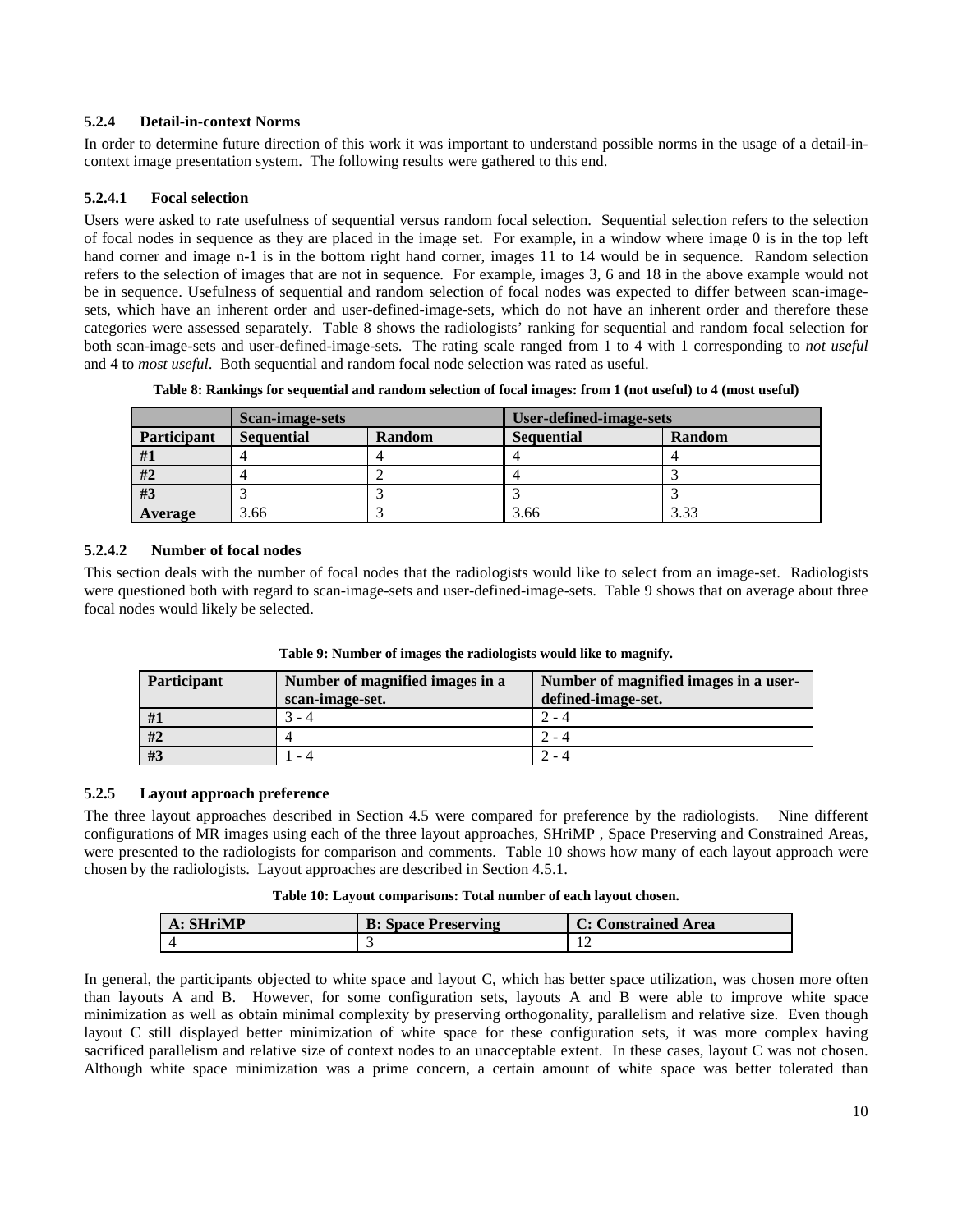complexity of parallelism and relative size. It was further commented by the participants that by simply making the "white space" black, acceptability of unutilized space would improve.

# **6. DISCUSSION AND FUTURE WORK**

In general we found that the presentation of MR images could be accomplished in a manner that provides control and flexibility by using windowing and workspace concepts. Maintaining contextual information along with detailed information was also examined and found generally useful although the manner of displaying both detail and context remains a challenge. In particular, it was found that MRI presentation was suited only to DCT techniques which apply scaling transformations, manipulate node data and provide multiple focal nodes. Study results also indicated that the detail-in-context algorithm should support up to four focal nodes and both random and sequential selection of focal nodes.

It was further hypothesized that orthogonality and multiple levels of scaling among the focal nodes were not acceptable to MR image display and that relative size and parallelism could be traded off in return for a more suitable utilization of space. The algorithm SHriMP was chosen as most suitable and the elimination of white space an objective for alternative approaches based on this algorithm. The initial user study indicated that white space was indeed an important issue and of much concern to the radiologists. However, other layout complexities such as parallelism and relative size could not be traded off indefinitely.

An algorithm based on the space-conserving alternative and on study results was developed. Future work includes feedback to the current algorithm, further refinement of layout algorithms and screen presentations, and more extensive user studies to further determine desirable and undesirable elements of proposed solutions.

### **7. ACKNOWLEDGEMENTS**

We would like to thank the radiologists at Vancouver General Hospital, University of British Columbia site for their valuable responses and patience.

### **8. REFERENCES**

- 1. [spen82] Spence R., Apperley M., "Data base navigation: an office environment for the professional"., Behavior and InformationTechnology, 1(1), 43-54, 1982,
- 2. [mack91] Mackinlay J. D., Robertson G. G.,Card s. k., "The perspective wall; detail and context smoothly integrated", ACM, Proc. CHI'91, 173-179.
- 3. [furn86] Furnas G. W., "Generalized fisheye views"., Proceedings of CHI'86, Boston, MA-1986, 16-34.
- 4. [misu94] Misue K., Eades P., Lai W., Sugiyama K., "Layout Adjustment and the Mental Map"., technical Report IIS-RR-94-1E Fujitsu Laboratories.
- 5. [asah95] Asahi T., Turo D.,Shneiderman B., "Visual decision-making: Using treemaps for the analytic hierarchy process"., ACM CHI 95, Conference Companian, Denver Colorado, May 7-11, 1995, 405-406.
- 6. [robe91] Robertson G.G., Mackinlay J.D., Card S.K., "Cone trees: Animated 3D visualizations of hierarchical information", proceedings ACM Conference on Human-Computer Interaction:CHI'91, 189-194, 1991.
- 7. [dill94] Dill J., Bartram L., Ho A., Henigman F., "A continuously variable zoom for navigating large heirarchical networks"., Proceedings of International Conference on Systems, Man and Cybernetics, 386-390,October 1994. IEEE
- 8. [stor95] Storey M.D., Muller H.A., "Graph Layout Adjustment Strategies"., Graphing Drawing'95, 1995.
- 9. [noik94] Noik E. G., "A space of presentation emphasis techniques for visualizing graphs"., Graphic Interface, 1994.
- 10. [henr91] Henry T. R., Hudson S. E.,"Interactive Graph Layout", UIST'91, Nov. 11-13, 55-64, 1991.
- 11. [carp95] Carpendale M. S. T., Cowperthwaite D. J., Fracchia F. D., "3-dimensional pliable surfaces: For effective presentation of visual information". UIST'95: Proceedings of the ACM Symposium on User Interface Software and Technology, 217-226, ACM press, 1995.
- 12. [carp97(a)] Carpendale M. S. T., Cowperthwaite D. J., Fracchia F. D., "Making distortions Comprehensible", Proceedings of the IEEE Conference on Visual Languages , 1997.
- 13. [bart95] Bartram L., Ho A., Dill J., Henigman F., "The continuos zoom: A constrained fisheye technique for viewing and navigating large information spaces"., UIST'95, November 14-17, p. 207-215, 1995.
- 14. [carp97(b)] Carpendale M. S. T., Cowperthwaite D. J. , Storey M.-A. D., Fracchia F. D., "Exploring Distinct Aspects of the distortion Viewing Paradigm", TechReport-U-SFraser-CMPT-TR:1997-08, 1997.
- 15. van der Heyden J.E., Carpendale M.S.T., Inkpen K., Atkins M.S., Visual Representation of Magnetic Resonance Images, Proceedings Vis98, 423-426, 1998